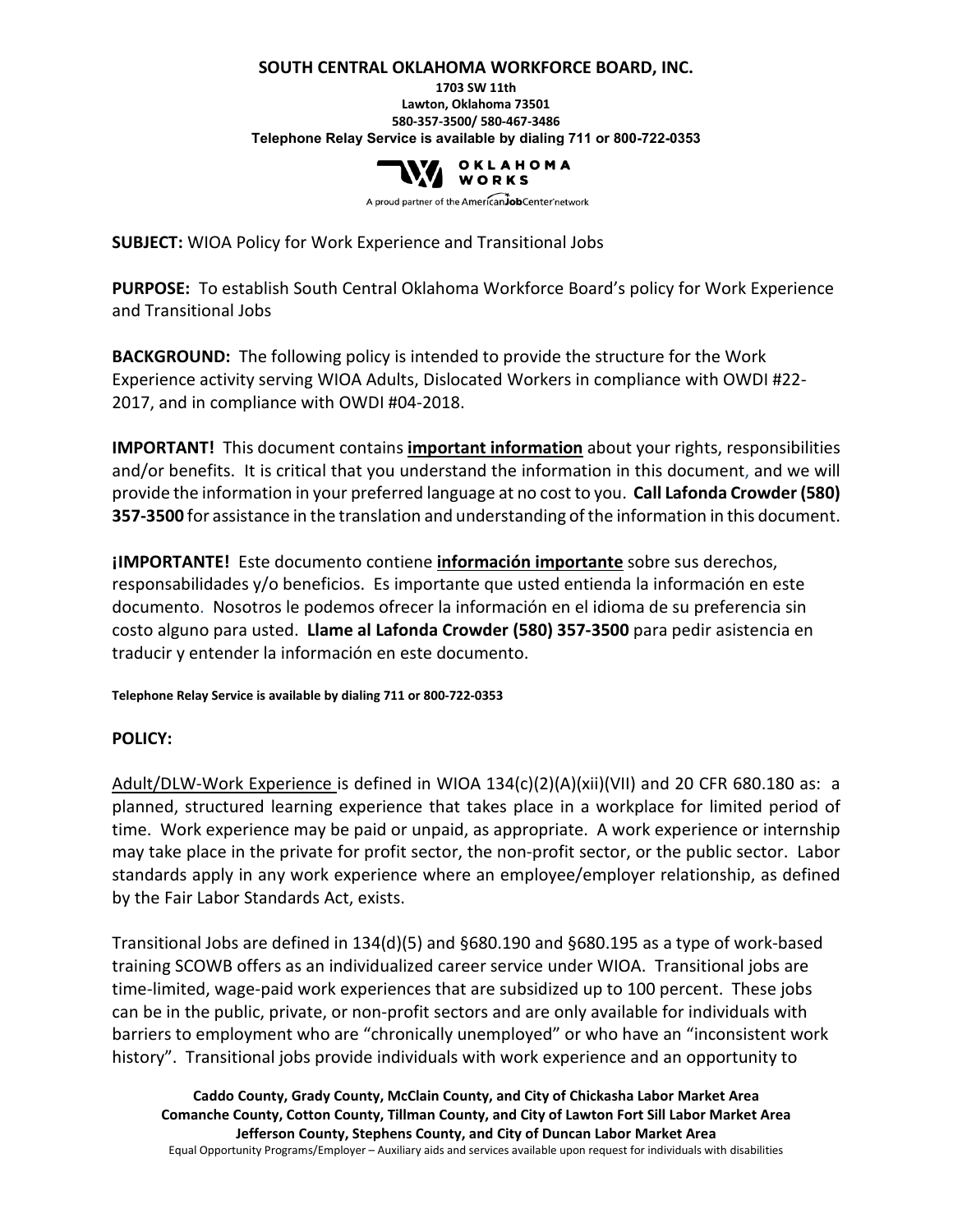develop important workplace skills, including "soft skills" within the context of an employeeemployer relationship, in which the program provider generally acts as the employer. In addition, transitional jobs are required to be combined with comprehensive career services and supportive services. Up to 10% of SCOWB Adult and DLW funds can be used to provide transitional jobs to individuals.

The goal of transitional jobs is to establish a work history for the individual that demonstrates success in the workplace and develops the skills that lead to entry into, and retention in, unsubsidized employment. Although there is no assumption that the individual will be retained in the transitional job after the work experience is over, retention is the preferred outcome.

Target groups for transitional jobs may include:

- Long-term unemployed;
- Ex-offenders;
- Individuals who are currently receiving or have exhausted Temporary Assistance for Needy Families (TANF) or Supplemental Nutrition Assistance Program (SNAP) benefits;
- Individuals with disabilities; and
- Other individuals with barriers to employment, per WIOA 3(24) such as:
	- $\circ$  Chronically Unemployed The term "chronically unemployed" is not defined in the WIOA law or the WIOA Final Rule. SCOWB interprets this term to describe a worker who is currently unemployed (as of the time of program registration) and who has been without work for a long period of time prior to entering the WIOA program. For the purpose of determining eligibility for Transitional Jobs, we will consider that a "Chronically Unemployed" individual is a worker who: · Is unemployed at the time of service delivery – that is, at the time of referral to a Transitional Job; and · Has been without work for 13 or more of the last 26 weeks. The phrase "has been without work" is used intentionally. It includes participants who have suffered from long periods of unemployment. It also includes displaced homemakers, recently-released ex-offenders, and participants who are discouraged workers
	- $\circ$  Inconsistent Work History The term "inconsistent work history" is not defined in the WIOA law or the WIOA Final Rule. SCOWB interprets this term to mean a worker who, in the 12 months prior to program registration, has lacked steady, full-time, permanent employment. For the purpose of determining eligibility for Transitional Jobs, we will consider that an "Inconsistent Work History" includes: · Work that is seasonal; · Work that is temporary; · Work that is part-time (less than 32 hours / week); or  $\cdot$  Other periods of employment of less than 10 consecutive weeks. Examples of a participant with an Inconsistent Work History would include— o An individual who had only seasonal employment in the 12 months prior to program registration; o An individual who had only temporary employment in the same period; o An individual who had one or more part-time jobs; or o An individual who had short period(s) of full-time, permanent employment – less than 10 consecutive weeks in any single job. An Inconsistent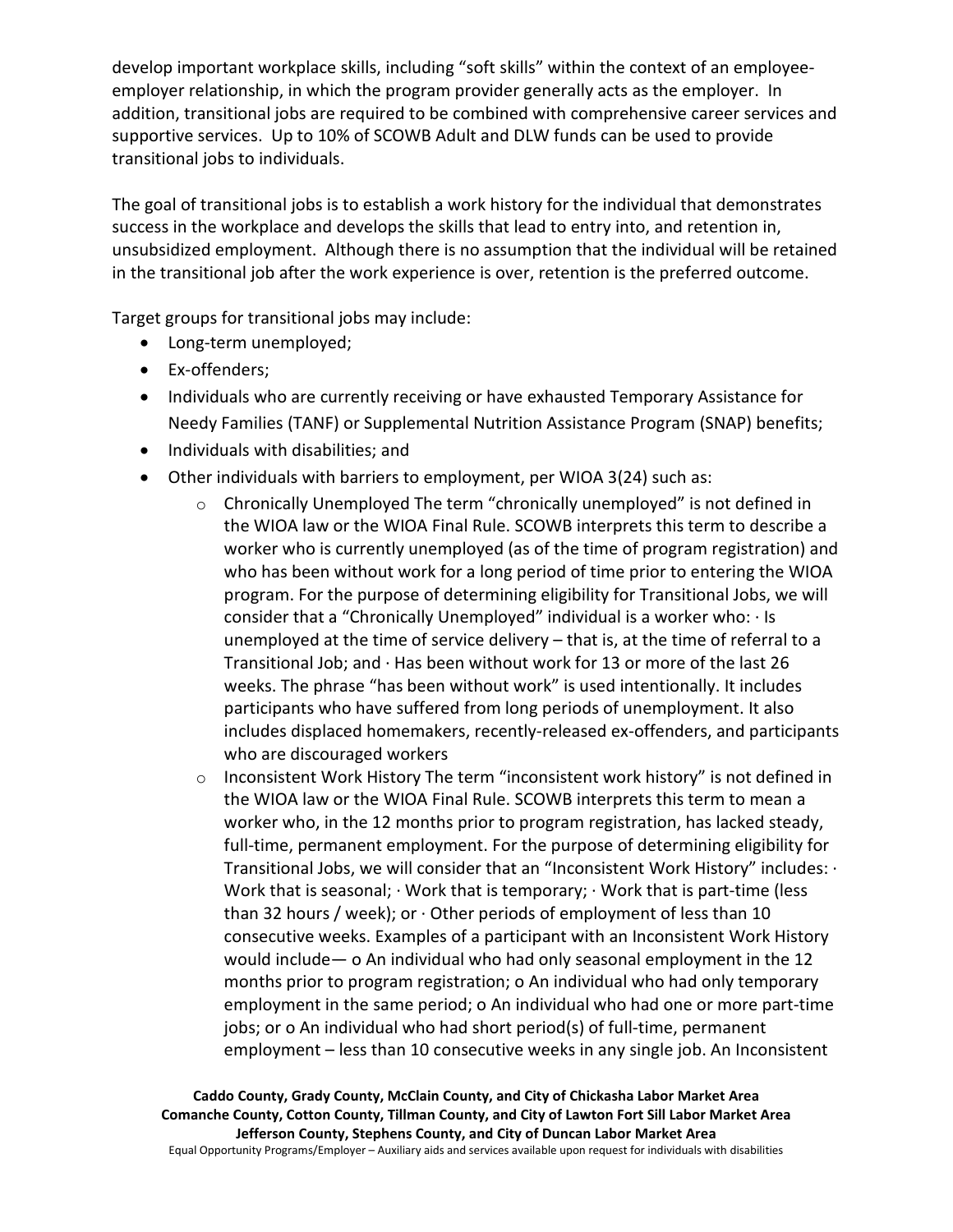Work History may include a combination of seasonal, temporary, part-time, and short-term employment

Youth-Work Experience is defined in Interim 20 CFR Section 681.600 as: a planned, structured learning experience that takes place in a workplace for a limited period of time. Work experience may be paid or unpaid, as appropriate. A work experience may take place in the private for-profit sector, the non-profit sector, or the public sector. Labor standards apply in any work experience where an employee/employer relationship, as defined by the Fair Labor Standards Act or applicable state law, exists. Work experience provides the youth participant with opportunities for career exploration and skill development. Work Experiences must include academic and occupation education. The types of work experience include: summer employment opportunities and other employment opportunities available throughout the school year; pre-apprenticeship programs; internships and job shadowing; and on-the-job training opportunities as defined in WIOA Section 3(44).

# **Worksite Selection**

Work experience will be provided utilizing various public and private sector worksites (in the community where the participant resides whenever possible). Private sector worksites with continued, unsubsidized employment potential will be the priority when placing participants. Efforts will also be made to assign participants to a worksite in a position that matches their interests based on assessment results obtained at enrollment or through further interview of the participant. In addition, no participant under 21 years of age will be allowed to work on the same crew, or in constant proximity with, any inmate also under the employ of the worksite. SCOWB will ensure safeguards against the displacement of employees (20 CFR § 683.270); and ensure funds for transitional jobs are not used to fill openings that resulted from a labor dispute (20 CFR § 680.840).

## **Duration of Training**

Work Experience assignments shall be limited to no more than 520 hours. The number of hours may be reduced based upon funding availability. Any additional work experience assignments must have prior board approval.

## **Hourly Wage**

Participants (in all WIOA programs) shall be paid not less than current minimum wage. If funding allows, the worksite's entry-level wage applicable to the assigned position may be paid.

**Supportive Services -** Supportive Services may be provided as needed to allow the individual to participate in the work experience. SCOWB supportive service policy and limits must be followed.

**Caddo County, Grady County, McClain County, and City of Chickasha Labor Market Area Comanche County, Cotton County, Tillman County, and City of Lawton Fort Sill Labor Market Area Jefferson County, Stephens County, and City of Duncan Labor Market Area** Equal Opportunity Programs/Employer – Auxiliary aids and services available upon request for individuals with disabilities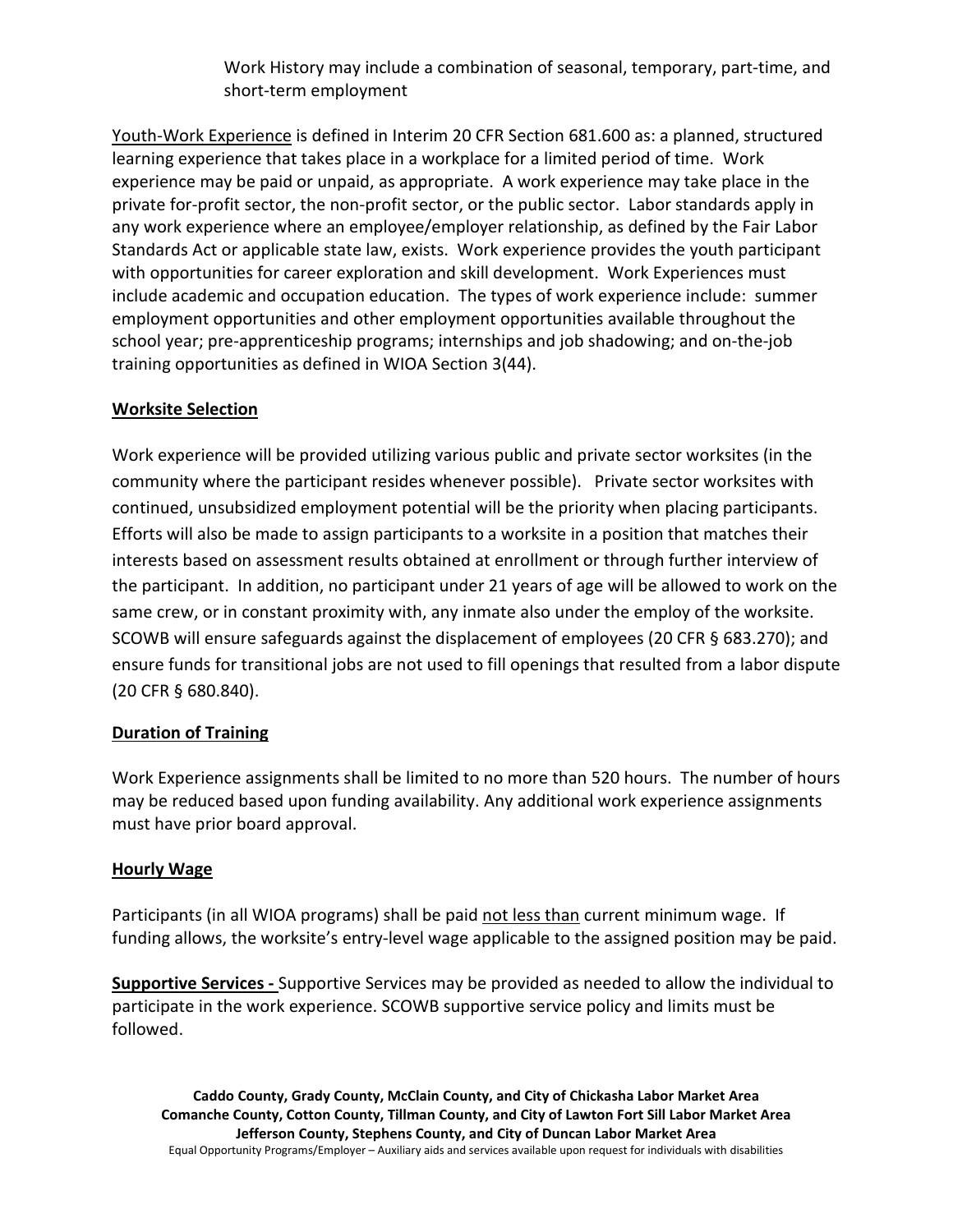**Job Readiness Training and Other Career Services –** Job readiness training, also known as short-term pre-vocational services may be offered along with the work experience to prepare individuals for unsubsidized employment or training, may include the development of:

- Learning skills
- Interviewing skills
- Punctuality
- Personal maintenance skills
- Professional conduct skills

#### **Worksite Agreements**

The *WIOA Worksite Agreement (Attachments A-C in Worksite Agreement Policy)* is a three part agreement containing:

- the *WIOA Worksite Terms and Conditions (Attachment A)* designed to establish certain assurances and conditions that must be agreed upon between the WIOA Program and the work experience worksite;
- the *WIOA Trainee Work Plan\* (Attachment B)* indicating, for each participant assigned: the job duties/responsibilities; general work schedule; physical work location; job title; hourly wage; and estimated training dates;
- the *WIOA Trainee Time Sheet (Attachment C)* which provides a record of the actual hours worked and is utilized for payment purposes.

A *WIOA Worksite Agreement* packet is processed for each worksite utilizing instructions given in OWDI #4-2018. Modifications to existing agreements will also be made in accordance with procedures outlined in OWDI #4-2018 and shall be documented using the *Section 8. Modification* form **(***Attachment D in the Worksite Agreement Policy***)**.

*WIOA Worksite Agreements* (regardless of WIOA funding source) will be numbered consecutively each calendar year in the following format:

Calendar Year-WE- ## (e.g., 2011-WE-01)

## **Participant Work Experience Orientation (provided by WIOA Case Manager prior to beginning activity):**

- Pre-employment/job readiness skills
- Grievance Procedures (revisited)
- Enrollee Responsibilities
- Worker's Compensation Information (including WIOA Safety Policy Guidelines)
- Pay Information
- Time Sheet Requirements
- Child Labor Law Regulations (if applicable)

**Caddo County, Grady County, McClain County, and City of Chickasha Labor Market Area Comanche County, Cotton County, Tillman County, and City of Lawton Fort Sill Labor Market Area Jefferson County, Stephens County, and City of Duncan Labor Market Area** Equal Opportunity Programs/Employer – Auxiliary aids and services available upon request for individuals with disabilities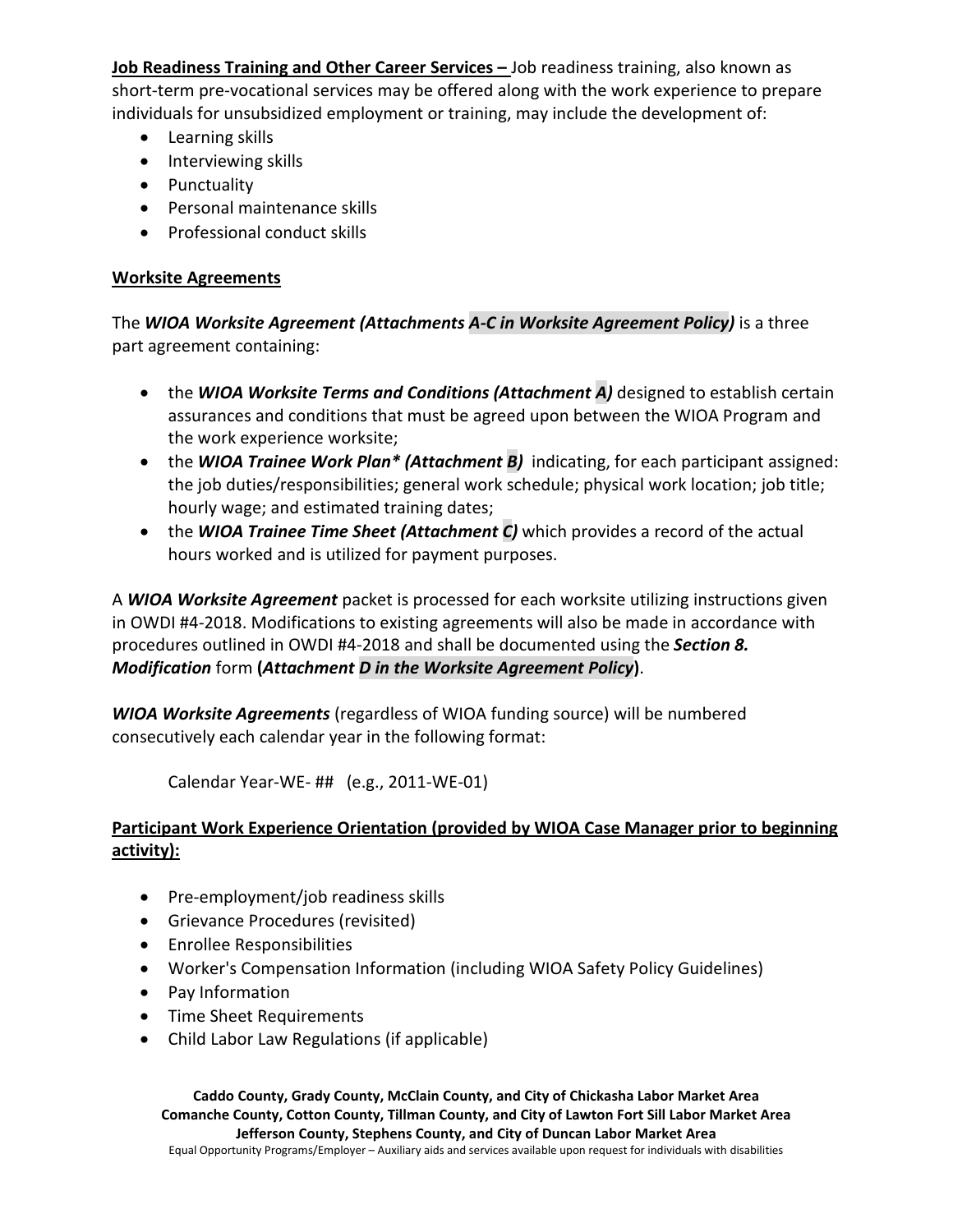## **ORIENTATION FOR WIOA PROGRAM WORK EXPERIENCES AND TRANSITIONAL JOBS:**

Most orientation topics are covered in the *Work Experience Participant Handbook.* The WIOA Case Manager will explain all issues covered in the Handbook to the participant and provided the participant a copy of the Handbook (tailored to their specific program for reference during their participation. Pre-employment/job readiness skills will be documented through various means and on the *Pre-Employment Skills/Job Readiness Orientation Checklist.* Safety orientation will be documented via the *Safety & Accident Reporting Standards Acknowledgement.* If the participant is under the age of 18 years, the WIOA Case Manager will go over the *Child Labor Law* poster*.*

# Supervisor Work Experience Orientation (provided by WIOA Case Manager prior to first participant placement at the worksite):

- Roles/Duties of Worksite Supervisor
- Safety
- Workers Compensation, Accidents, On-the Job Injuries, and Incident Reporting
- Sexual Harassment
- Discrimination
- Prohibited Activities
- Child Labor Laws
- Attendance and Time Sheets
- Pay and Wage Information
- Termination
- Trainee Evaluations
- Participant Orientation at Worksite

Worksite supervisors will be given orientation in regard to the WIOA Work Experience component in accordance with requirements outlined in *OETI #05-2010*.

Supervisors will certify their receipt of orientation via signature on the *WIOA Work Experience Supervisor Orientation Acknowledgement Form* 

## **Payroll Requirements/Payments**

WIOA Case Managers will be required to obtain an *IRS Form W-4* and a *Department of Homeland Security Form 1-9* on each participant assigned.

Participants will be paid on a two-week interval. Pay periods will be indicated on the *WIOA Trainee Time Sheet* forms provided to the worksites. Hours worked will be recorded as per procedures outlined in *OWDI #4-2018*. Time sheets may be returned and payment delayed for reasons indicated in the *Work Experience Participant Handbook.*